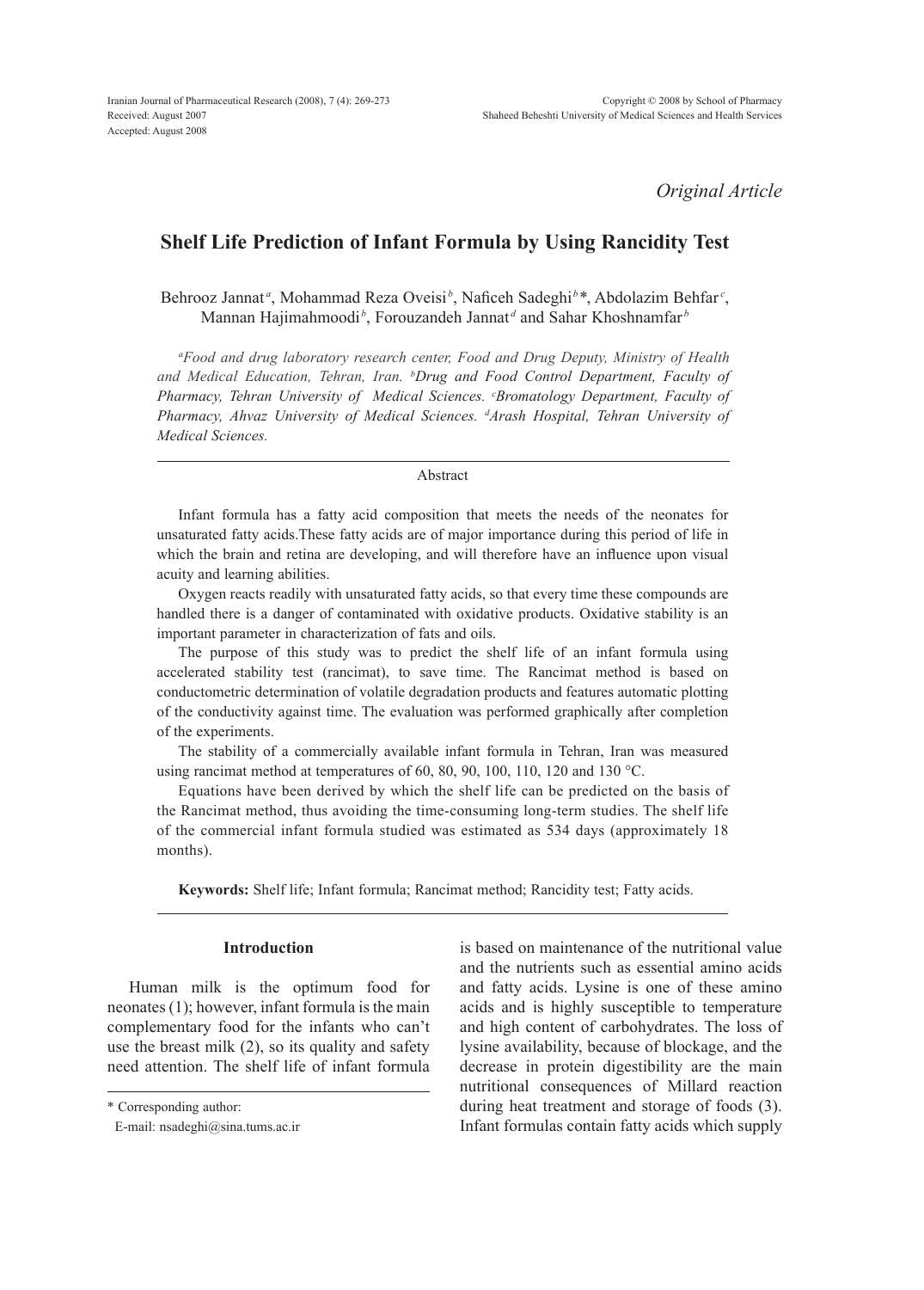the needs of the neonates for unsaturated fatty acids. These are of major importance during the early period of life in which the brain and retina are developing, and will therefore have an influence upon visual acuity and learning abilities (1, 2, 4, 5).

The main cause of deterioration of lipids and lipid containing foodstuffs such as infant formulas is the lipid autoxidation  $(6, 7, 8)$ . The autoxidation process is initiated by radical reaction involving unsaturated fatty acids. The primary products are hydroperoxides, which then break down in series of complex reactions. The exact nature of the initiation step is not fully understood, although it is known that initiation can be encouraged by suitable radicals, including those produced by a metal-catalyzed decomposition of preformed hydroperoxides. Hydroperoxides are frequently present in unsuitably stored oils and fats. The secondary products include alcohols and carbonyl compounds. These can be oxidized further to carboxylic acids (9, 10). The degree of lipid oxidation can be measured by medical and /or physical methods as well as accelerated stability tests, which measure the stability of oil under conditions that force the normal oxidation process.

 Rancimat was developed as a rapid automated method, which agrees well with the Active Oxygen Method (AOM) (11). This method differs from the ambient storage condition, in using a flow of air and high temperature to accelerate the oxidation. The rancimat method is based on conductometric determination of the volatile degradation products. These volatile components become trapped in distilled water, a feature which is the base for plotting conductivity against time. The resulted curve, as a representative for the process, shows the progress of oxidation wish virtually parallels the development of the peroxide value. The induction time (point of greatest inflection) is determined graphically after completion of the experiment (tangential intersection point). In reality the induction period is measured as the time required to reach an end point of oxidation corresponding to either a level of detectable rancidity or a sudden change in the rate of oxidation (11).

Rancimat is a good alternative method for

the determination of oxidative stability, owing to the appreciable saving in labor. The apparatus requires no supervision during the course of an experiment, e.g. overnight (11).

The purpose of this study was to predict the shelf life of an infant formula by using the accelerated stability test of rancimat to save time. The stability of a commercially available infant formula in Tehran, Iran was measured at temperatures of 60, 80, 90, 100, 110, 120 and  $130 \degree C$ .

### **Experimental**

### *Reagents and apparatus*

All reagents were of analytical-reagent grade and bidistilled-water was used throughout the study. Nitric acid 65%, absolute ethanol and petroleum ether were obtained from Merck (Darmstadt, Germany).

 The commercial infant formula used for this study as well as the sunflower oil were obtained from markets and drug stores in Tehran.

Rancimat instrument 743 Metrohm (Switzerland) and Centrifuge Heraeus Biofuge 28RS were used in this study.

# *Fat extraction*

Approximately 50 g of infant formula was weighed into a 500 ml Erlenmeyer flask, and 500 ml of distilled water and 20 ml of nitric acid 65% were added. The mixture was shaken and then centrifuged at a speed of 10000 rpm/ min for 10 min. The solid phase was separated and 40 ml of absolute ethanol was added. The mixture was then shaken vigorously. The sample was placed in a water bath at 50°C for 10 min. Then 100 ml of petroleum ether was added and the mixture was shaken vigorously for 2-3 min and centrifuged at a speed of 10000 rpm/min for 10 min. The organic phase was separated and after evaporating the petroleum ether, the pure fat was extracted. The fat extraction was repeated 3 times for each sample (4).

# *Storage condition*

The extracted fat was kept in covered vials which were capped tightly and stored at -20 °C until analysis. Exposure to high temperature and bright light were avoided throughout the entire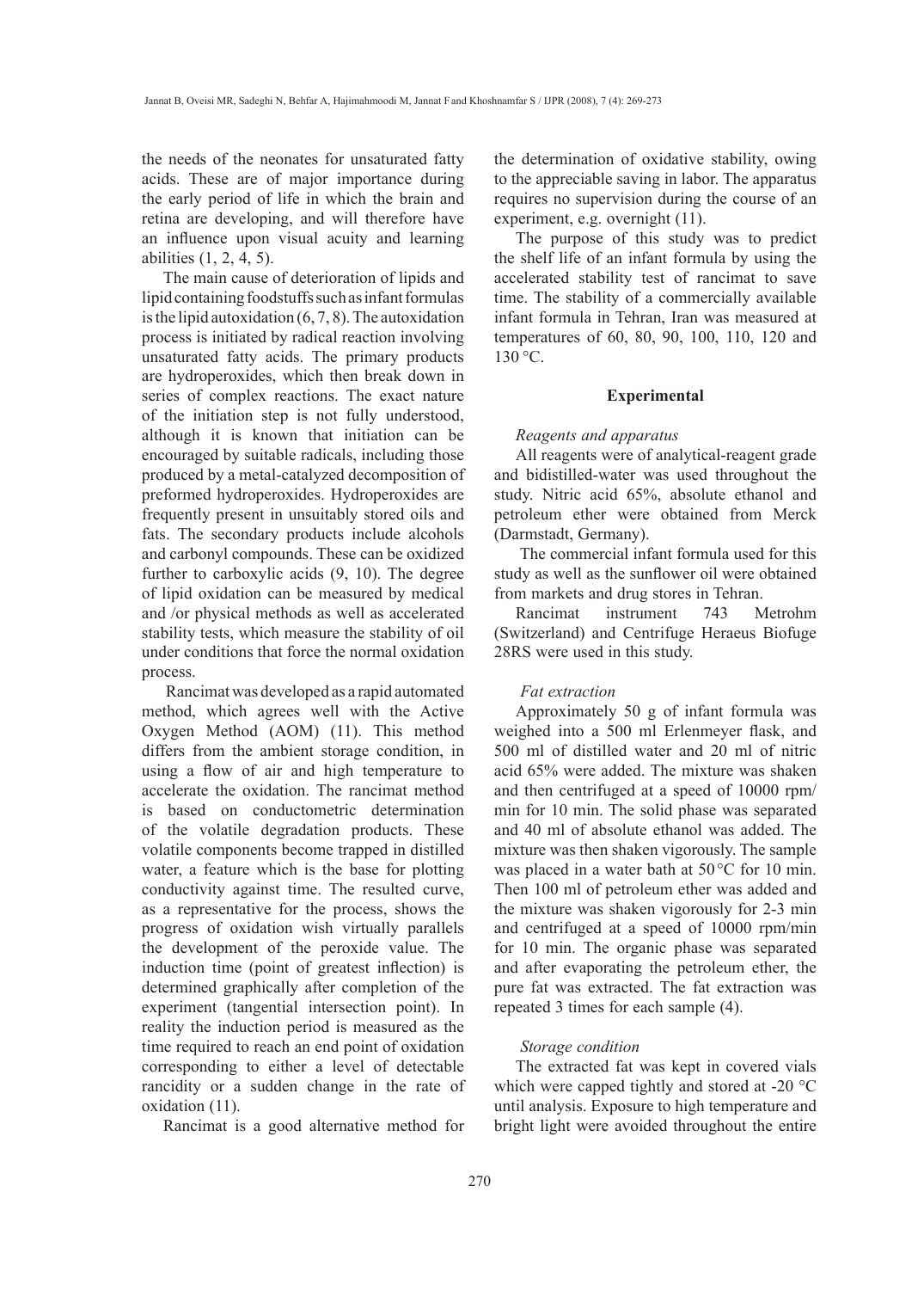**Table 1.** Repeatability of the fat extraction method used in this study.

|                                                                                                        | ᅭ  | Talianian (ng Q)<br>(1.15) | කොලා. |
|--------------------------------------------------------------------------------------------------------|----|----------------------------|-------|
| Sundayang aik                                                                                          | 10 | 23.3±D.M                   | 33    |
| <b>Synchronic all</b><br>[offer autoschien from a minimum of stands.]<br>$(150)1$ and forms of $(10)1$ | 10 | $23.1 \pm 1.72$            | £.    |

process, since they could induce oxidative decay of unsaturated fatty acids (6, 11).

# *Tests conducted*

The fat components extracted from infant formula were subjected to seven temperatures in the rancimat method (60, 80, 90, 100, 110, 120 and  $130 \pm 1.6$  °C). Temperatures above or below this range did not show good results.

Antioxidant activity was evaluated by measuring the length of the induction time determined by Rancimat test. Rancimat test has gained acceptance due to its ease of use and reproducibility. In Rancimat test, an oil sample is heated under atmospheric pressure, and air is allowed to bubble through the oil at a selected temperature. Under these conditions, the lipoperoxidative process reaches its final steps, and the short-chain volatile acids produced are recovered and measured conductimetrically in distilled water. The time required to produce a sudden increase in conductivity, due to the formation of volatile acids, determines an induction time which can be defined as a measure of the stability of a fat or oil. Evaluations were performed with a 743 Rancimat (Metrohm, Herisau, Switzer land). Samples (5 g of each) were weighed out the vessel and air of supplied (20 ml/min) into the vessel. The induction time decreased, as the measuring temperature increased. The natural logarithms of the induction time varied linearly with temperature, for the same source of oil.

For controlling the extraction method and method validation, a sample oil (sunflower oil) was tested at 100 °C in the rancimat before and after extraction (n=10) (12).

### **Results and Discussion**

The average induction time was  $25.5 \pm 0.84$ h for 10 sunflower oil samples, of without extraction, and was  $25.1 \pm 1.72$  h after fat extraction from a mixture of starch (15 g) and sunflower oil (5 g). Repeatability of this method was expressed by relative standard deviation (%RSD) (Table1). The accuracy of the extraction method is represented by the recovery, which was 98% (Table 2).

As found in this study, the extraction process did not have a significant effect on the oxidative stability of the oil, hence the method seems to be suitable.

Five grams of the fat, extracted from the infant formula, were evaluated at 60, 80, 90, 100, 110, 120 and 130 °C by rancimat. Each examination was repeated three times. Table 3 shows the induction times of the fat extracted from the commercial infant formulas.

A curve is obtained, when different temperatures are plotted against the logarithms of the Oxidative Stability Indices (OSI) (13). The equation that best fit the curve, taking into account the fact that at low temperatures OSI values increase rapidly, was:

$$
(\mathrm{T} + \mathrm{T}_{\mathrm{ref}}) = \mathrm{A} \, \exp. \, [-\mathrm{B} \, (\log \, (\mathrm{OSI}))]
$$

**Table 2.** Accuracy of the extraction method used in this study.

|         | $Beta/dm/dm$ (g) $(m=10)$ | ANH -100 | Nest estaciad al (g) — Hacevery (%) |    |
|---------|---------------------------|----------|-------------------------------------|----|
| Stands. |                           |          | ŁП                                  | 98 |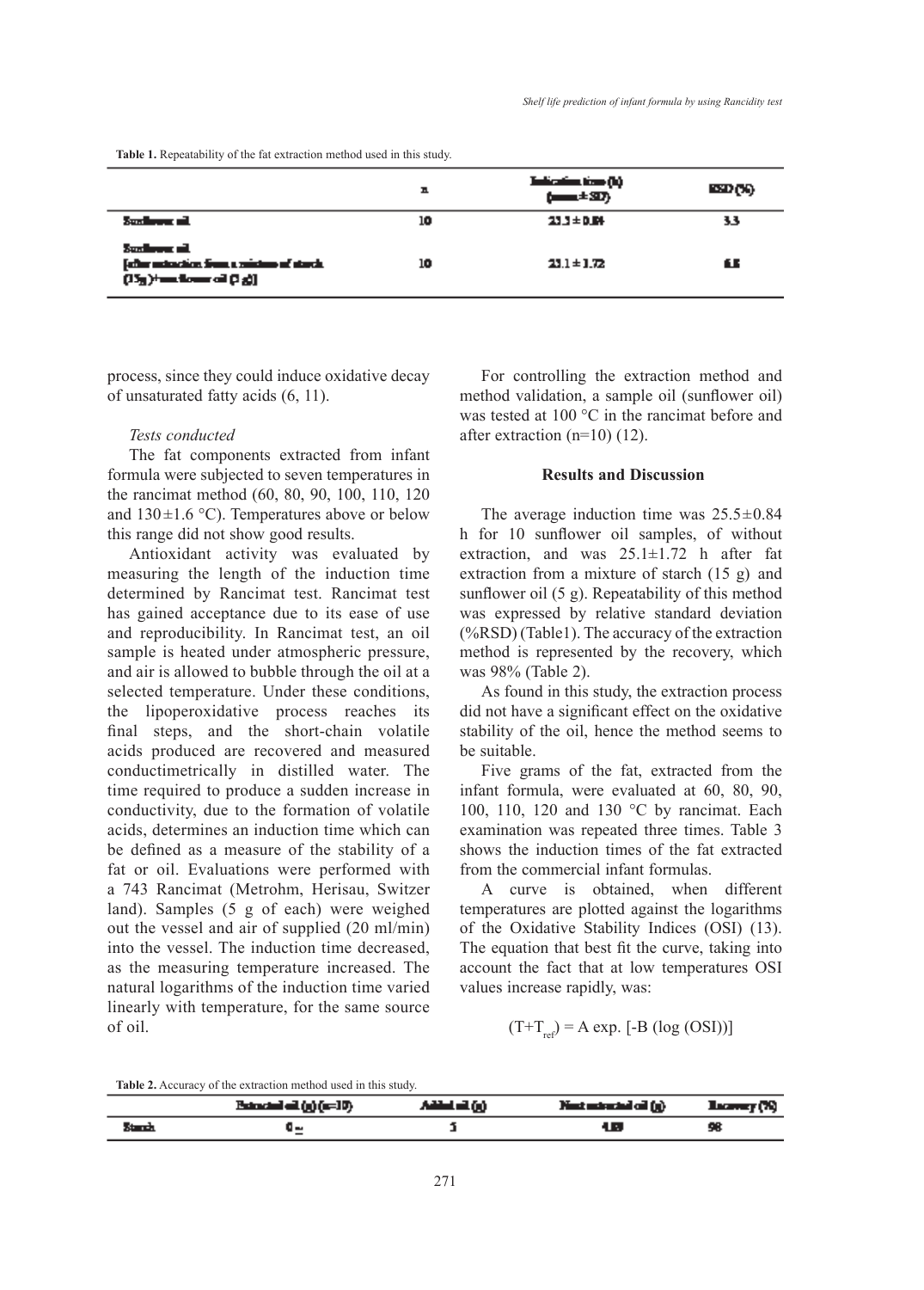| т<br>mine (C) | ፕፅ   |
|---------------|------|
| œ             | 1713 |
| E.            | 信仰   |
| 是             | a pr |
| Ш             | பக   |
| IJD           | 151  |
| 17.           | 3.86 |
| 13            | 24   |

**Table 3.** The induction times of  $(T_i)$  the infant formula.

In this egnation T is temperature  $(^{\circ}C)$ , and  $T_{ref}$  is a constant parameter that was determined for different values (the best numeric results were found for a  $T_{ref}$  value of 20). A and B were calculated using a linear regression equation, which was deduced from the stated equation, when neperian logarithm was applied as shown below:

$$
Ln (T+T_{ref}) = Ln (A) – B log (OSI)
$$

Therefore, the curve equation will be as follows:

$$
t=[A/(T+T_{\rm ref}\,)\,\,]^{2.30258/B}
$$

The shelf life of the commercial infant formula at 20 and 25 °C were predicted as 25920 h (1080 days) and 12816 h (534 days), respectively. The shelf life determination of this product by the blocked-lysine method (unpublished data) shows that it is not suitable for shelf life prediction below 30°C. This is because while the essential fatty acids had been degradated at certain temperatures, the lysine was still available. This is due to the fact that Millard reaction will occur well above 40 °C (14). Therefore, it is more useful for quality control in production process, during the stability tests.

The use of rancimat method seems to be suitable for predicting the shelf life of the infant formula. This also saves a lot of time, which is very precious in quality control. as well as research and development laboratories.

Thanks to the minimal labor requirement, the rancimat method is suitable not only for determination of the oxidative stability of fats and oils but also for evaluation of the efficiency of antioxidant. Additional applications such as the investigation of pro-oxidant and investigation of the influence of warehouse condition have also been stated in the literature (7,11,13,15-18). The shelf life of the infant formula tested is 2 years in cool and dry place, based on its label. If the consumer does not keep the product exactly under this condition, the shelf life will decrease to 18 months in room temperature  $(25 \text{ °C})$ . It is necessary to pay more attention to selection of the source of infant formulas imported. The infant formulas should be protected against auto-oxidation during the storage and distribution via controlled storage temperature and better packaging. Every time these products are handled, they should be kept away from air, light and high temperature.

# **Acknowledgments**

The authors acknowledge Tehran University of Medical Sciences and the Pharmaceutical

**Table 4.** Shelf life prediction of the Infant formula by rancidity and available Lysine methods.

|                | Salf Life (annib)                              |                                                         |  |
|----------------|------------------------------------------------|---------------------------------------------------------|--|
| Traganica (Ti) | Incity adal<br>(confident consider fitty scal) | Kimbal Lysins collect <sup>s</sup><br>(multiple byzint) |  |
| 20             | 34                                             | 40                                                      |  |
| 25             | ш                                              | Ŧ                                                       |  |
| 30             | 7                                              | 31.                                                     |  |
| 40             |                                                | ឋ                                                       |  |
| 45             |                                                |                                                         |  |

n meddisinel det